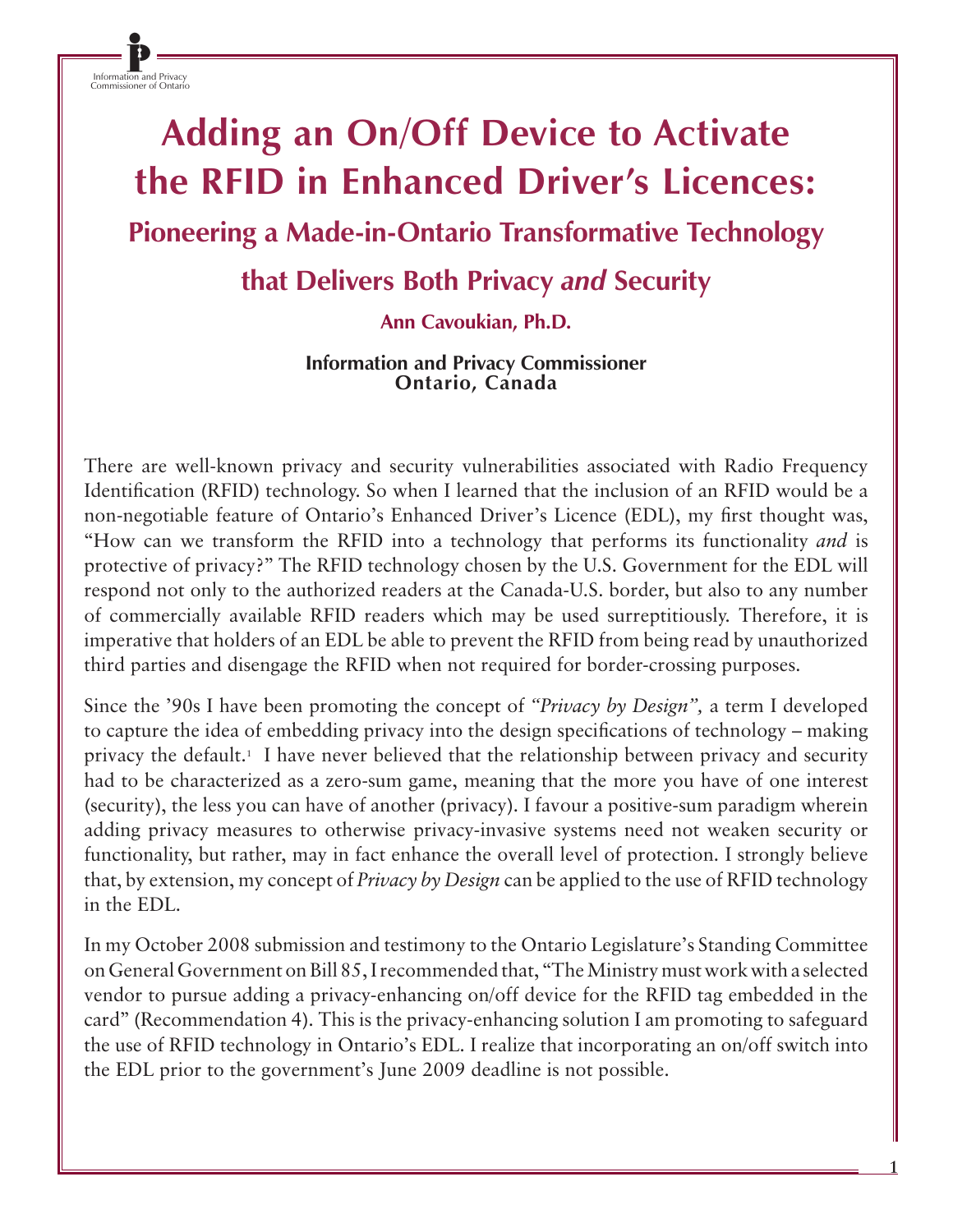Information and Privacy Commissioner of Ontario

In the meantime, for those who choose to obtain an EDL, I would caution you to be aware of the privacy risks. Although the protective sleeve provided with the EDL is not a complete privacy solution, until there is an on/off switch incorporated into the EDL, everyone should use it.

The Ontario government will issue a protective sleeve with the EDL, saying it "will prevent anyone from reading the RFID information unless you remove the card from the sleeve."<sup>2</sup> However, experiments conducted on Washington State's EDL show that even while encased in a sleeve, the information on the EDL's RFID tag may be read. Specifically, it was shown that a sleeved EDL held in one's hand could be read at 27cm. Researchers also found that in a *crumpled sleeve* an EDL in a back pocket wallet could be read at 57cm.

Even if sleeves could successfully block reader access completely, there are two remaining problems. First, there is no guarantee that individuals will actually use the sleeves. The results of an EDL pilot in British Columbia, Canada, show that some individuals rarely used the sleeve, because the sleeved EDL did not fit in the slits found in virtually all wallets, or the sleeve was not convenient to use.3

Second, most of the time, Ontarians will be using the EDL as a driver's licence or governmentissued photo identification document, while driving around Ontario – having nothing to do with crossing the U.S. border. Whenever someone takes their licence out of the sleeve for non-bordercrossing purposes, the EDL then would be vulnerable to surreptitious, unauthorized reading.

The support for an on/off switch for the EDL has been gaining momentum and public interest since I first raised it last year. A University of Washington study<sup>4</sup> presents various technical and procedural improvements to the EDL, including adding an on/off switch to the card. Also, a 2009 MIT publication references the work of Professor Avi Rubin from John Hopkins University, who agrees that an on/off switch could be added to EDLs.<sup>5</sup>

I continue to advance the privacy-enhancing solution of adding an on/off switch into the EDL. My Office's research indicates that there is no legal impediment that precludes an on/off device meeting the Western Hemisphere Travel Initiative (WHTI) criteria, as prescribed by the U.S. Department of Homeland Security.

These efforts are intended to provide Ontarians with a technology to protect their privacy if they choose to use an EDL. I sincerely hope that an on/off switch is made available for use in the near future with Ontario's EDL. Such an innovative privacy-enhancing addition could give Ontario first mover advantage by turning the EDL into a made-in-Ontario transformative technology that delivers both security *and* privacy.

*Stay tuned!*